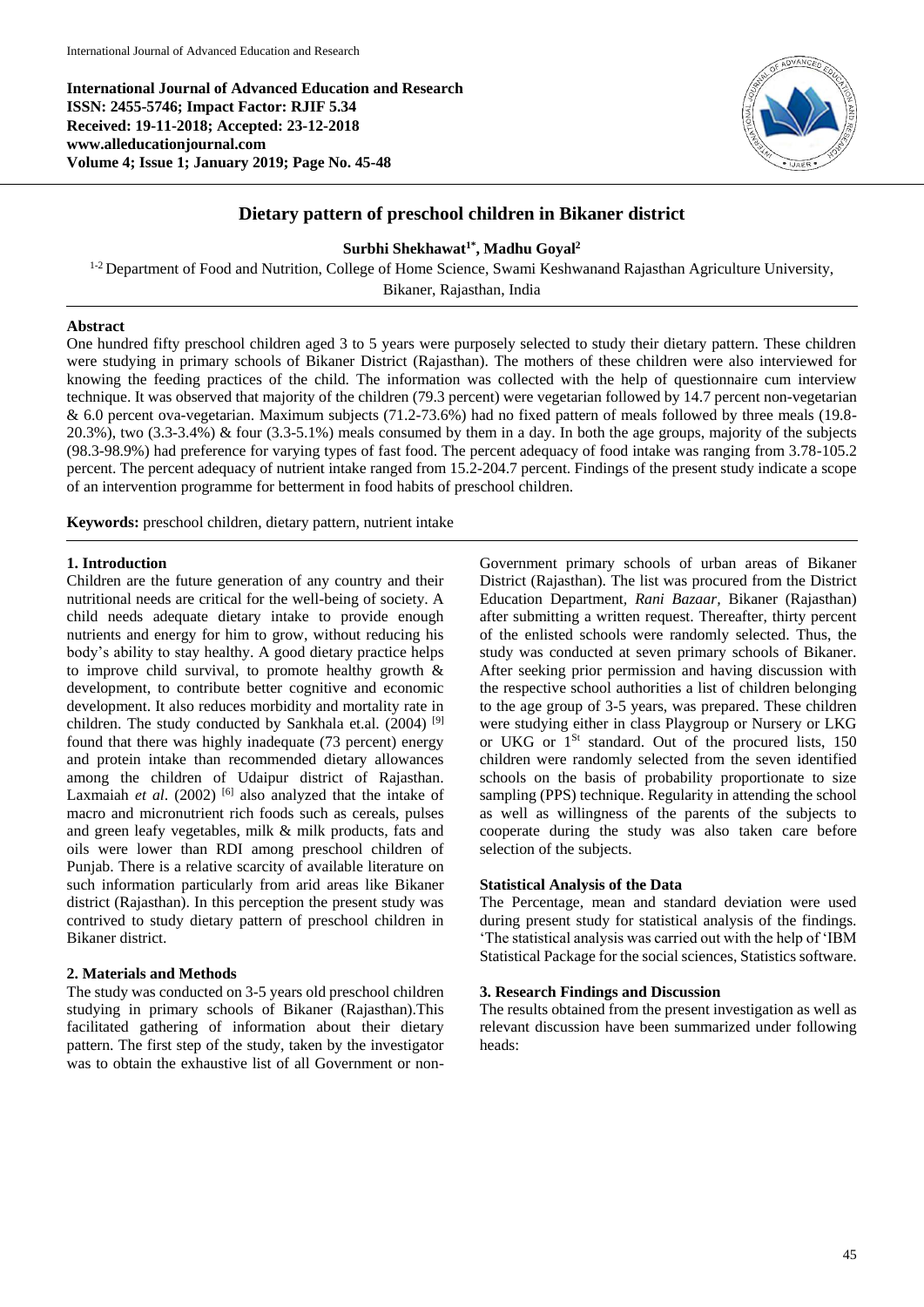### **Dietary pattern**

|              |                              |                   | Age wise no. of subjects | Total Subjects (N=150) |  |
|--------------|------------------------------|-------------------|--------------------------|------------------------|--|
| S. No.       | Dietary pattern              | $3-4$ vears(n=59) | $4-5$ years $(n=91)$     |                        |  |
| 1            | <b>Food habits</b>           |                   |                          |                        |  |
|              | Vegetarian                   | 51 (86.4)         | 68 (74.7)                | 119 (79.3)             |  |
|              | Non-vegetarian               | 6(10.2)           | 16(17.6)                 | 22(14.7)               |  |
|              | Ovo-vegetarian               | 2(3.4)            | 7(7.7)                   | 9(6.0)                 |  |
| $\mathbf{2}$ | No. of meals                 |                   |                          |                        |  |
|              | Two                          | 2(3.4)            | 3(3.3)                   | 5(3.3)                 |  |
|              | Three                        | 12(20.3)          | 18 (19.8)                | 30(20.0)               |  |
|              | Four                         | 3(5.1)            | 3(3.3)                   | 6(4.0)                 |  |
|              | Not fixed                    | 42 (71.2)         | 67(73.6)                 | 109(72.7)              |  |
| 3            | <b>Fast food consumption</b> |                   |                          |                        |  |
|              | Preferred                    | 58(98.3)          | 90(98.9)                 | 148(98.7)              |  |
|              | Frequently                   | 15(25.4)          | 17(18.7)                 | 32(21.3)               |  |
|              | Occasionally                 | 21(35.6)          | 30(33.0)                 | 51 (34.0)              |  |
|              | Rarely                       | 22(37.3)          | 43 (47.3)                | 65(43.3)               |  |
|              | Not preferred                | 1(1.7)            | 1(1.1)                   | 2(1.3)                 |  |

**Table: 1.1:** Distribution of the subjects according to their dietary pattern

**Note:** Values in parenthesis indicate percentage of the subjects

**Food habits:** Table 1.1 Indicates that 74.7-86.4 percent of the subjects were vegetarian, 10.2-17.6 percent were nonvegetarian and only 3.4-7.7 percent of them were ovavegetarian.

**No. of meals:** It can be observed that for majority of the subjects (71.2-73.6%) number of meals consumed each day

was not in a fixed pattern these could be due to the moody behavior of the subjects being younger (3-5 years) in age.

**Fast food preference:** Table 1.1 depicts that except (1.1- 1.7%), rest of all (98.3-98.9%)the subjects in both the age groups had preference for varying types of fast food like maggi, veg. burger noodles cheese pizza, manchurian etc.

### **Food intake**

| Table 1.2: Mean values of food intake of the subjects (3-4 year) |
|------------------------------------------------------------------|
|------------------------------------------------------------------|

| Suggested intake* | Mean $\pm$ SD intake (n=59) | <b>Percent adequacy</b> |
|-------------------|-----------------------------|-------------------------|
| 120               | $139.7 \pm 35.7$            | 116.4                   |
| 30                | $10.0 \pm 5.9$              | 33.4                    |
| 50                | $1.89 \pm 4.45$             | 3.78                    |
| 50                | $14.57 \pm 10.4$            | 29.14                   |
| 50                | $8.81 \pm 8.01$             | 5.87                    |
| 100               | $57.17 \pm 59.6$            | 57.17                   |
| 500               | $332.5 \pm 136.9$           | 66.5                    |
| 20                | $20.88 \pm 5.97$            | 104.4                   |
| 25                | $11.88 \pm 9.19$            | 47.52                   |
|                   | $13.07 \pm 36.2$            |                         |
|                   | $5.35 \pm 8.5$              |                         |
|                   |                             |                         |

**Note:** Values in parenthesis indicate percentage of the subjects \* IDA, 2011

**Table 1.3:** Mean values of food intake of the subjects 4-5 years

| <b>Nutrients</b>           | Suggested intake* | Mean $\pm$ SD (n=91) | Percent adequacy         |
|----------------------------|-------------------|----------------------|--------------------------|
| Cereals, grains & products | 210               | $138.2 \pm 33.6$     | 65.8                     |
| Pulses & legumes           | 45                | $10.14 \pm 6.8$      | 22.5                     |
| Leafy vegetable            | 50                | $1.90 \pm 4.19$      | 3.8                      |
| Roots & tubers             | 100               | $12.60 \pm 9.6$      | 12.6                     |
| Other vegetable            | 50                | $6.84 \pm 8.30$      | 13.68                    |
| Fruits                     | 100               | $52.7 \pm 50.03$     | 52.7                     |
| Milk & milk products       | 500               | $292.3 \pm 125.6$    | 58.46                    |
| Fat (visible)              | 25                | $26.3 \pm 5.4$       | 105.2                    |
| Sugar                      | 30                | $19.3 \pm 12.0$      | 64.4                     |
| Meat & poultry             |                   | $16.3 \pm 43.8$      | $\overline{\phantom{0}}$ |
| Nuts & oil seeds           |                   | $6.23 \pm 9.97$      |                          |

**Note:** Values in parenthesis indicate percentage of the subjects**\*** IDA, 2011

#### **Food intake**

The nutritional status of any individual is directly associated to his food intake. During preschool age, additional amount of nutrients are needed to support growth and development (Robinson C.H., 1988). All the individual need a wide range of nutrients to lead a healthy and active life from the foods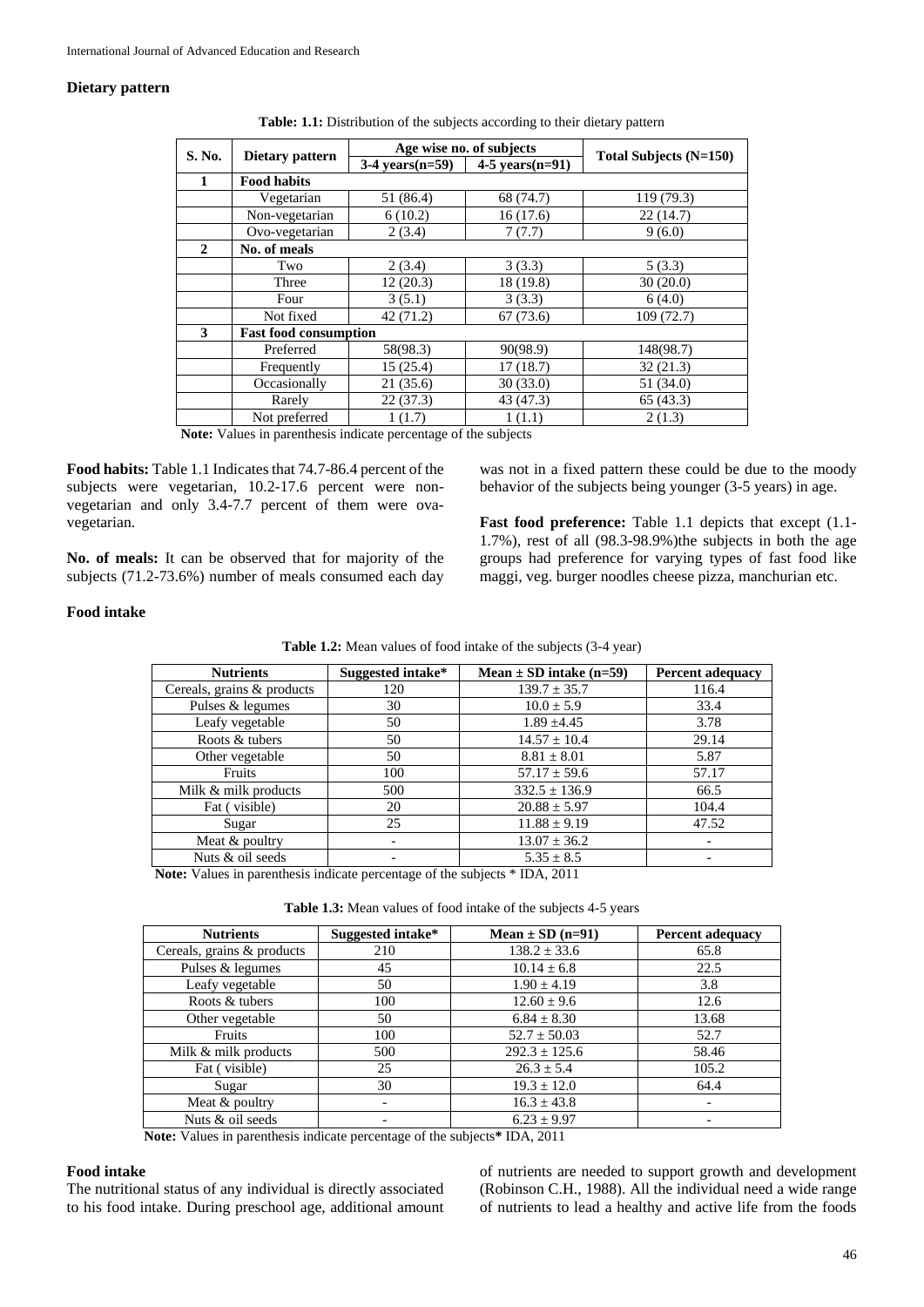they consume daily. The components of diet need to be chosen judiciously so that it provides all the nutrients in proper amount and appropriate proportions (ICMR, 1989)<sup>[3]</sup>. The percent adequacy of food intake by the subjects was ranging from 3.78-116.4 percent. The table 1.2 and 1.3 indicates that more than adequate intake of cereals and visible fat and inadequate intake of other vegetable, fruits, roots & tubers by the subjects.

Intake of fruits and vegetables was also noted to be lower than RDI by Tara *et al.*,  $(2010)$ <sup>[11]</sup> similar to present findings.

Awasthi and kumar (2011) <sup>[1]</sup> while carrying out a study on nutritional status of 3-4 year old preschool children in Kanpur also reported more than adequate intake of cereals and inadequate intake of other vegetable, roots & tubers by the subjects under their study. Similarly, the results regarding food intake of 4-5 years age group are in accordance with Chandana and sehgal  $(2011)$ <sup>[2]</sup> who also found that the daily mean intake of cereals, pulses, green leafy vegetables, milk & milk product and sugar &Jaggery was lower than the RDA in the diets of preschool children.

### **Nutrient intake**

| <b>Nutrients</b>       | Suggested intake* | Mean $\pm$ SD intake (n=59) | <b>Percent adequacy</b> |
|------------------------|-------------------|-----------------------------|-------------------------|
| Energy (kcal)          | 1060              | $1081.9 \pm 441.6$          | 102                     |
| Protein $(g)$          | 16.7              | $34.2 \pm 21.1$             | 204.7                   |
| Carbohydrate $(g)$     | 172.2             | $141.1 \pm 47.9$            | 81.9                    |
| Total fat $(g)$        | 27                | $42.3 \pm 18.3$             | 156.6                   |
| Visible fat $(g)$      | 13.5              | $14.1 \pm 5.9$              | 104.4                   |
| Invisible fat $(g)$    | 13.5              | $28.2 \pm 12.4$             | 208.8                   |
| $\beta$ -carotene (µg) | 3200              | $521.7 \pm 87.5$            | 16.3                    |
| Retinol $(\mu g)$      | 400               | $444.00 \pm 37.61$          | 111.0                   |
| Thiamine (mg)          | 0.5               | $0.7 \pm 0.3$               | 140                     |
| Riboflavin (mg)        | 0.6               | $0.8 \pm 0.4$               | 133.3                   |
| Niacin (mg)            | 8                 | $6.65 \pm 2.19$             | 83.1                    |
| Vitamin C (mg)         | 40                | $20.2 \pm 16.7$             | 50.5                    |
| Calcium (mg)           | 600               | $517.1 \pm 196.6$           | 86.1                    |
| Iron $(mg)$            | 09                | $8.63 \pm 27.7$             | 95.8                    |
| $\text{Zinc}$ (mg)     | 5                 | $2.10 \pm 1.0$              | 42                      |

**Table 1.4:** Mean nutrient intake of the subjects (3-4 years)

**Note**: Values in parenthesis indicate percentage of the subjects \*ICMR, 2010

|  | Table 1.5: Mean values of nutrient intake of the subjects 4-5 years |  |  |  |  |  |  |  |
|--|---------------------------------------------------------------------|--|--|--|--|--|--|--|
|--|---------------------------------------------------------------------|--|--|--|--|--|--|--|

| <b>Nutrients</b>       | Suggested intake * | Mean $\pm$ intake(n=91) | <b>Percent adequacy</b> |
|------------------------|--------------------|-------------------------|-------------------------|
| Energy (kcal)          | 1350               | $1096.94 \pm 632.02$    | 81.2                    |
| Protein $(g)$          | 20.1               | $30.2 \pm 19.4$         | 150.2                   |
| Total fat $(g)$        | 25                 | $42.46 \pm 20.58$       | 169.84                  |
| Visible fat            | 12.5               | $13.16 \pm 5.48$        | 105.2                   |
| Invisible fat          | 12.5               | $29.3 \pm 15.1$         | 234.4                   |
| Carbohydrate (g)       | 219.3              | $148.5 \pm 92.3$        | 67.8                    |
| $\beta$ -carotene (µg) | 3200               | $487.5 \pm 81.15$       | 15.2                    |
| Retinol $(\mu g)$      | 400                | $456.04 \pm 10.70$      | 114.0                   |
| Thiamine (mg)          | 0.7                | $0.8 \pm 1.0$           | 114.2                   |
| Riboflavin (mg)        | 0.8                | $0.8 \pm 1.2$           | 100.0                   |
| Niacin $(mg)$          | 11                 | $6.62 \pm 2.7$          | 60.18                   |
| Vitamin C (mg)         | 40                 | $20.71 \pm 16.2$        | 51.7                    |
| Calcium (mg)           | 600                | $468.7 \pm 189.4$       | 78.1                    |
| Iron $(mg)$            | 13                 | $8.68 \pm 3.0$          | 66.7                    |
| $\text{Zinc}$ (mg)     | $\mathcal{I}$      | $2.4 \pm 1.4$           | 34.2                    |

**Note:** Values in parenthesis indicate percentage of the subjects \*ICMR, 2010

#### **Nutrient intake**

Food is the conveyer of nutrients and consumption of adequate diet is required for maintenance, repair, growth and development of the body. Low intake of any of the nutrient can lead to a significant contribution to poor anthropometric, clinical and over all nutritional status. Average nutritional composition of the diet was calculated in terms of raw weight and the results of present study were compared with recommended dietary intake (ICMR, 2010)<sup>[4]</sup>. The adequacy of protein, fat, thiamine, riboflavin and retinol was noted to be 111.0-204.7 percent of RDA for both the age groups. Energy intake of 3-4 year old subjects was adequate (102.0%) & for the elder group it was noted to be 81.2 percent of RDA. Intake adequacy of carbohydrate, niacin, calcium & iron

ranged between 66.7-95.8 percent. Adequacy of β-carotene, vitamin C & zinc intake varied between 15.2-51.7 percent of RDA for both the age groups. Swaminathan *et al.* (2005) [10] conducted a study on dietary pattern of children belonging to higher socio economic strata at south India, also noticed that intake of total fat was higher and carbohydrate was lower than RDA alike present findings. The present findings about mean nutrient intake are almost in conformity with those reported by Ndiku *et al.* (2007) [7], who also found that energy intake, was high in preschool children.

#### **4. Conclusion**

Nutrition of pre-school children (3-5 years age group) is of paramount importance because the foundation for lifetime